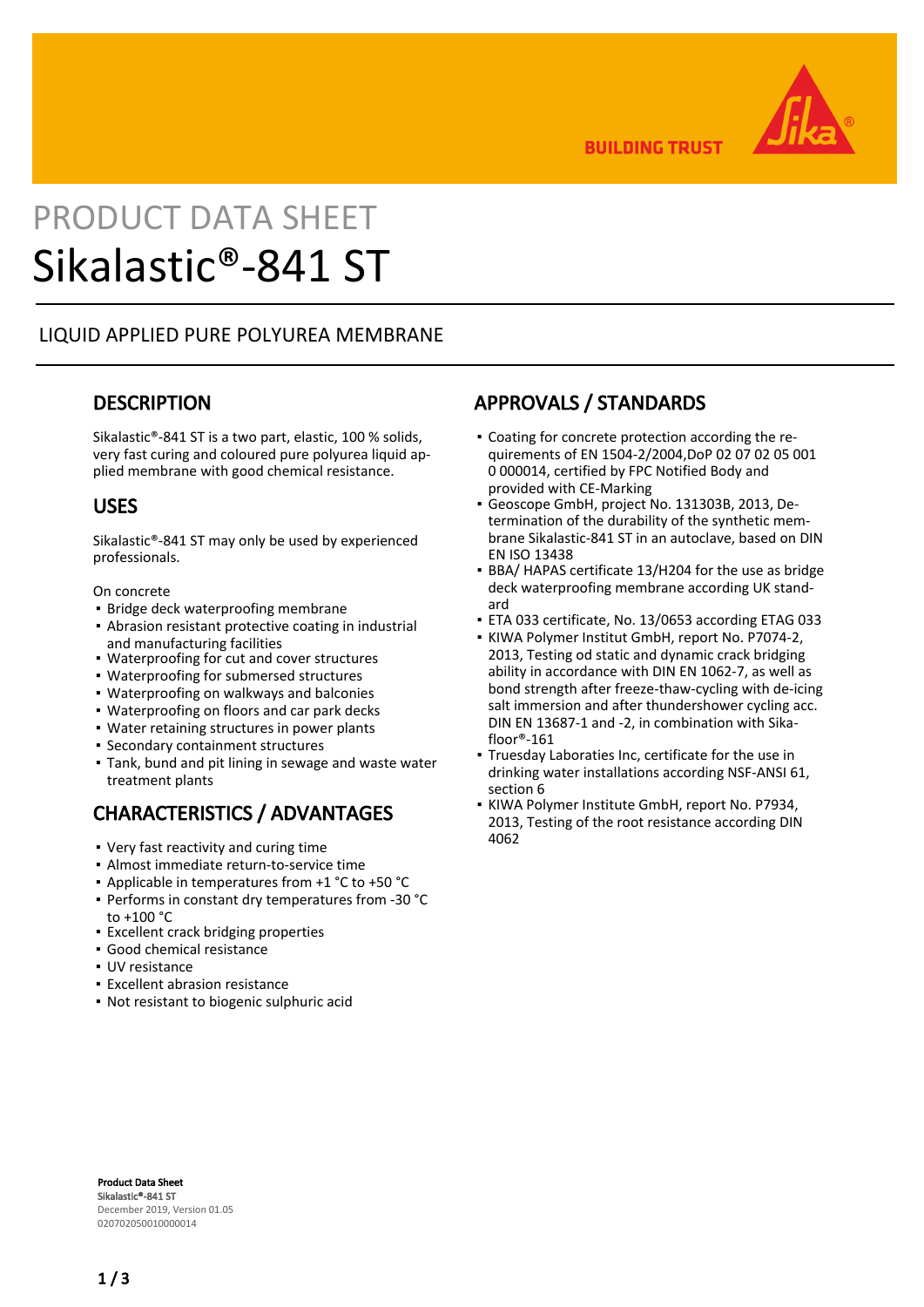# PRODUCT INFORMATION

| <b>Chemical Base</b>      | Pure Polyurea                                                                                                                                                   |                   |                                 |  |
|---------------------------|-----------------------------------------------------------------------------------------------------------------------------------------------------------------|-------------------|---------------------------------|--|
| Packaging                 | Part A (Isocyanate)                                                                                                                                             |                   | 212 kg drums approx. 189 litres |  |
|                           | Part B (Amine)                                                                                                                                                  |                   | 191 kg drums approx. 189 litres |  |
| Appearance / Colour       | Part A                                                                                                                                                          | clear             |                                 |  |
|                           | Part B                                                                                                                                                          | grey              |                                 |  |
|                           | Grey, approx. RAL 7005                                                                                                                                          |                   |                                 |  |
| <b>Shelf Life</b>         | 12 month from date of production                                                                                                                                |                   |                                 |  |
| <b>Storage Conditions</b> | The packaging must be stored properly in original, unopened and undam-<br>aged sealed packaging, in dry and cool conditions. Protected from direct<br>sunlight. |                   |                                 |  |
| Density                   | Part A                                                                                                                                                          |                   | approx. 1.12 kg/litre           |  |
|                           | Part B                                                                                                                                                          |                   | approx. 1.01 kg/litre           |  |
|                           | Density values determined at +20 °C                                                                                                                             |                   |                                 |  |
| <b>Viscosity</b>          | <b>Temperature</b>                                                                                                                                              | Part A            | Part B                          |  |
|                           | +20 °C                                                                                                                                                          | approx. 1200 mPas | approx. 800 mPas                |  |
|                           | $+25 °C$                                                                                                                                                        | approx. 750 mPas  | approx. 500 mPas                |  |

#### TECHNICAL INFORMATION

| <b>Shore D Hardness</b>       | $~^{\circ}$ 45–50                    | (DIN 53505)                                                  |                                    |
|-------------------------------|--------------------------------------|--------------------------------------------------------------|------------------------------------|
| <b>Mechanical Resistance</b>  | $\approx$ 230 mg<br>$\approx$ 100 mg | H <sub>22</sub> / 1000 g / 1000 cy<br>H17 / 1000 g / 1000 cy | $(ISO 5470-1)$                     |
| <b>Tensile Strength</b>       | $> 15$ N/mm <sup>2</sup>             | (DIN 53504)                                                  |                                    |
| <b>Elongation at Break</b>    | $\approx$ 360 %                      |                                                              | (DIN 53504)                        |
| <b>Crack Bridging Ability</b> | Class A5<br>Class B4.2               | Static<br>Dynamic                                            | (DIN EN 1062-7)<br>(DIN EN 1062-7) |

# APPLICATION INFORMATION

| <b>Mixing Ratio</b>               | Part A : Part B = $1:1$ volume                                         |  |
|-----------------------------------|------------------------------------------------------------------------|--|
| Consumption                       | approx. $1.05 \text{ kg/m}^2/\text{mm}$                                |  |
| <b>Layer Thickness</b>            | > 2 mm (Crucial System)<br>$\geq$ 1.5 mm (Standard System)             |  |
| <b>Product Temperature</b>        | $> +65^{\circ}$ C                                                      |  |
| <b>Ambient Air Temperature</b>    | $-20 °C  +50 °C$                                                       |  |
| <b>Relative Air Humidity</b>      | < 85%                                                                  |  |
| <b>Substrate Temperature</b>      | $+1 °C  +50 °C$<br>$\geq$ 3 °C above dew point, beware of condensation |  |
| <b>Curing Time</b>                | 24 h / +20 °C                                                          |  |
| Gel time                          | $\approx$ 11 sec / +20 °C                                              |  |
| <b>Waiting Time / Overcoating</b> | 1 to 2 min $/ +20$ °C                                                  |  |

Product Data Sheet Sikalastic®-841 ST December 2019, Version 01.05 020702050010000014



**BUILDING TRUST**